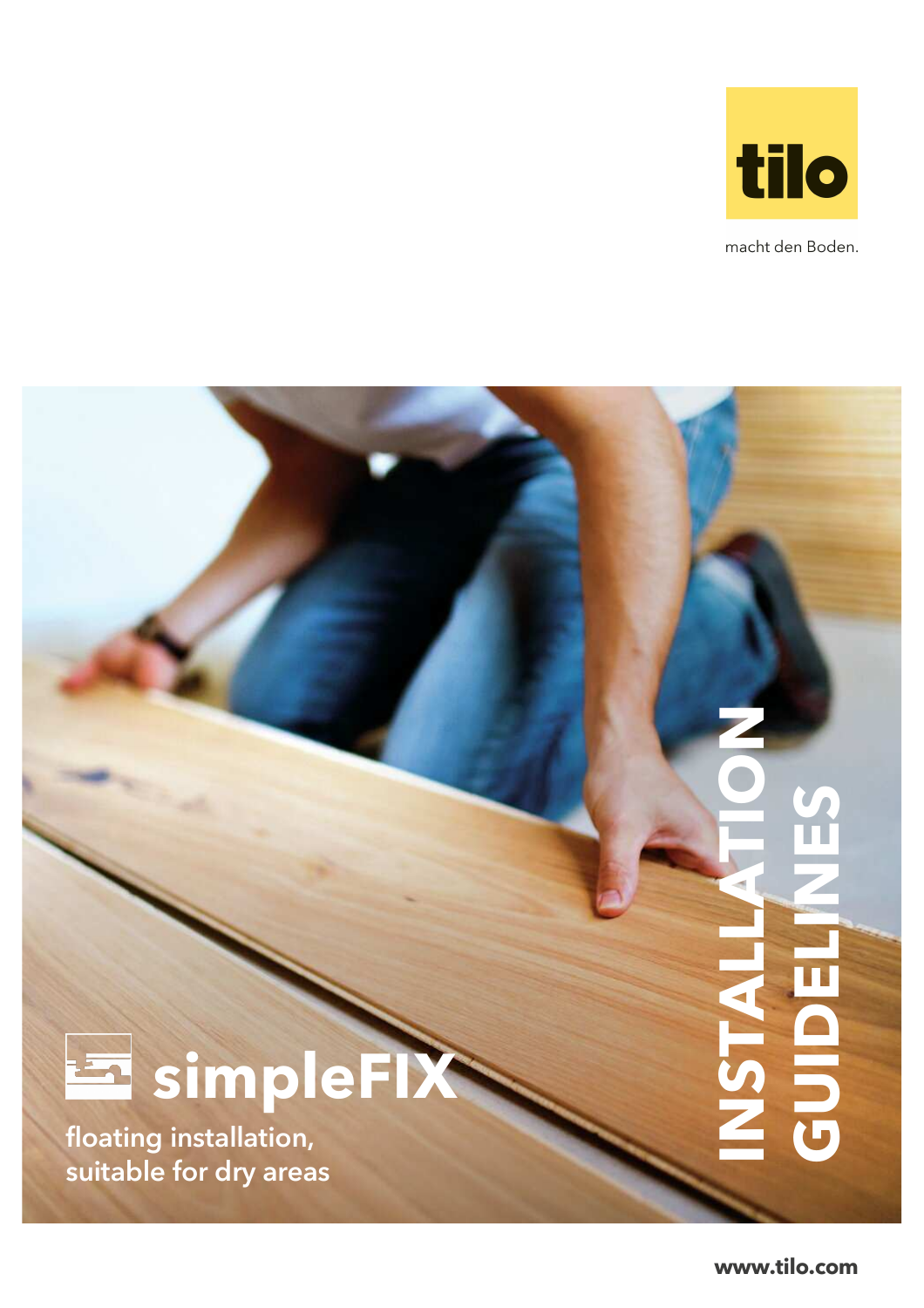

Thank you for choosing high-quality flooring products from tilo. All of our products undergo thorough quality control checks and meet high standards of quality.

These installation guidelines provide important information and tips to ensure that the floor is installed correctly. Read each step carefully. tilo can only honour the relevant warranties if the flooring has been installed correctly.

#### **Differences between tilo installation guidelines**

tilo installation guidelines differ depending on the installation system they describe (powerFIX, tiloFIX, simpleFIX, tongue and groove), the type of installation (floating or full-spread gluing) and the area of application (dry locations, 4h moisture protection or damp locations). Please check whether these installation guidelines are correct for your floor as well as the installation system, the type of installation and the area of application. More information can be found on our website www.tilo.com.

#### **Rooms with large windows**

Please note that in rooms large windows in particular, changes in colour caused by UV light cannot be ruled out completely and are therefore product-specific. Shading may be necessary



These guidelines describe a floating installation of the simpleFIX installation system. Products installed in this manner are laid on top of the subfloor without being affixed to it. A gap is left along each edge of the floor to allow for expansion and shrinkage caused by the climatic conditions. Heavy furniture and fixed installations must not impede floor's ability to "float".

#### **Area of application**

Suitable for living spaces with a regular room climate with 40 to 60 % relative air humidity and between 16 and 24 ° C. Not suitable for damp locations and wet locations.

#### **Important information**

We recommend that installation is carried out by an appropriately trained professional. Only a professional is able to sufficiently assess the readiness for installation of the subsurface and, in particular, the physical structure of the construction and its environment. Professional installers are familiar with the rules of the trade and the standards that must be complied with for successful installation.

Prior to installation, the product should be inspected for possible defects in adequate light conditions. Any subsequent damage caused by installing a product with errors that could have been identified beforehand will not qualify for compensation. Small variations in colour and texture are a characteristic feature of the wood and are unavoidable.

The Installation requires a small amount of force. The locking system may be damaged if the installation is not performed properly.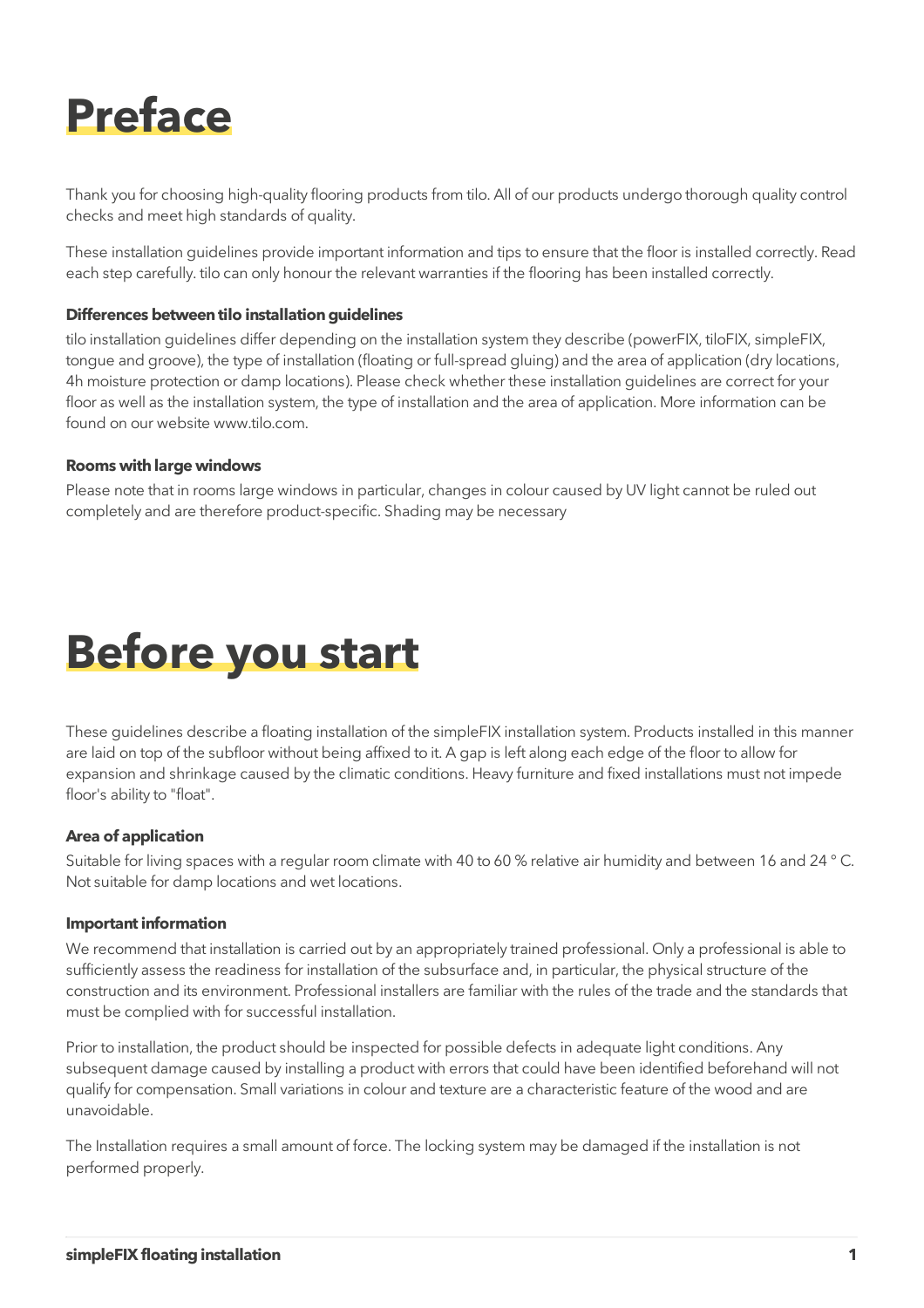## **Points to note before installation**

We recommend that the product is stored, unopened, in the rooms in which it will be installed (at a temperature between 18 and 24 °C) for as long as possible, until complete acclimatisation has taken place. 48 hours is usually sufficient for temperature equalisation. Humidity equalisation can take considerably longer, however.

The product should only be installed in rooms in which floor surface temperatures are maintained at between 18 °C and 29 °C and relative air humidity is maintained at between 40 to 60 % in order to avoid excessive swelling and shrinkage of the materials. The ideal climate is 20 °C with 50 % relative air humidity.

Please ensure that all structural tasks have been completed before the installation. Dust and construction waste may damage the product. In particular, ensure that all work that could introduce moisture (e.g. painting) is completed.

## **Humidity**

The relative air humidity should be between 40 % and 60 %. During the heating period, particularly in the event of excessive surface temperature or insufficient relative air humidity, gaps may appear between the individual elements.

## **Polyethylene foil**

Always install at least 0.2 mm thick polyethylene foil, with vapour barrier properties, under the flooring elements. This foil not only protects against moisture but also, most importantly, creates a smooth surface to enable unimpeded floating of the floor. The strips must overlap by at least 20 cm. Better still, seal the edges against moisture with an adhesive tape. Pull the foil approx. 3 cm up the walls.

#### **No impact sound insulation**

When using products with integrated impact sound insulation, additional impact sound insulation improvement measures are almost impossible and therefore not necessary. If additional underlays are used in spite of this, please be advised that underlays that are too soft are not suitable for the glueless installation system.

#### **Expansion joints**

We recommend discussing the need for and the positioning of the required expansion joints (large surface areas, oddly shaped rooms, unusual construction conditions, etc.) with an appropriately trained professional. Any expansion joints can be covered using suitable coverings.

Expansion joints determined by the on-site subsurface (e.g. where screeds from different rooms meet) must be reflected in the flooring too.

#### **Installation size**

An expansion joint must be installed in rooms that are bigger than 10 m in the lengthways direction of the planks and bigger than 8 m in the transverse direction of the planks.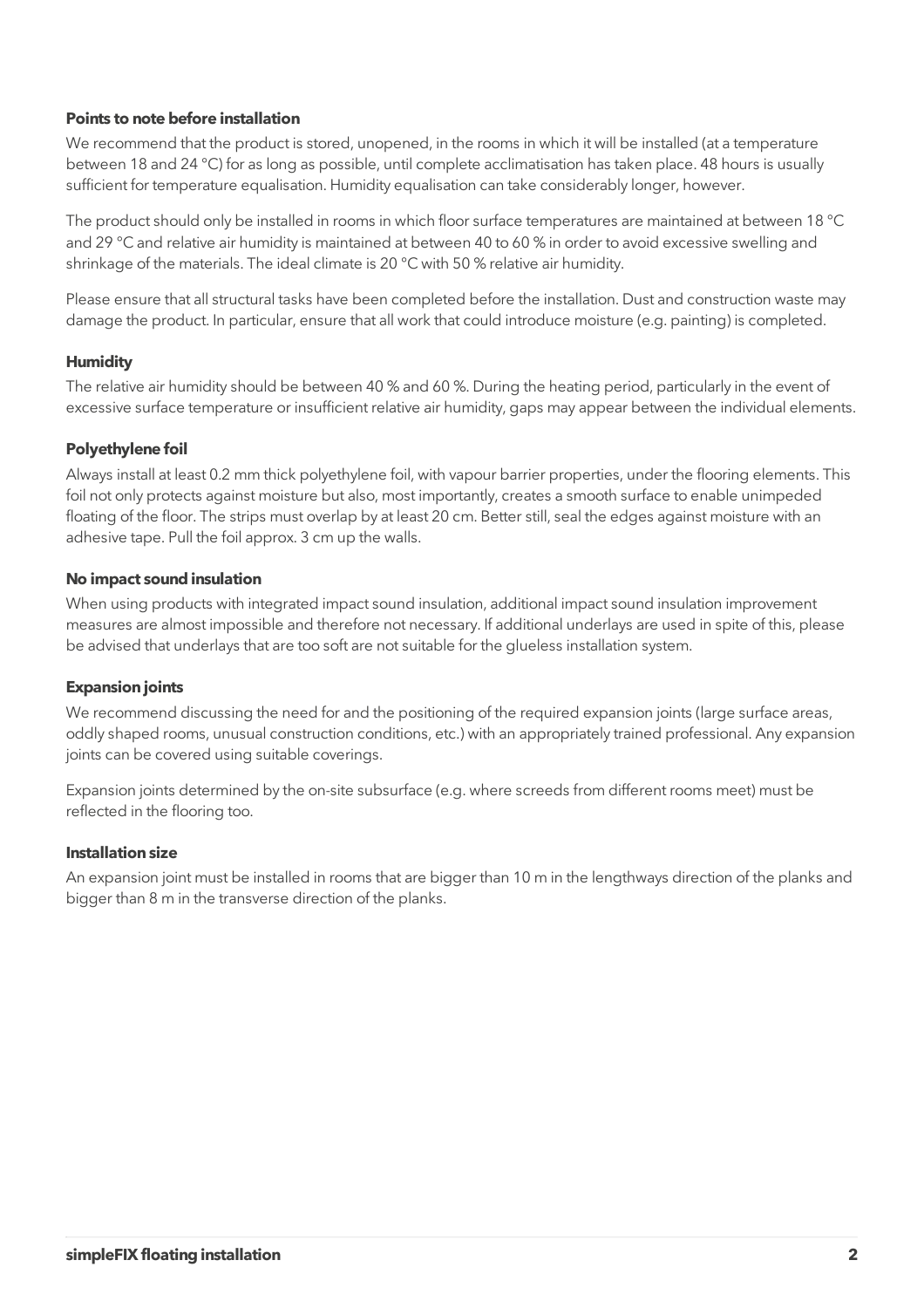# **Underfloor heating**

Prefinished floor panels are suitable for low temperature / warm water radiant heating systems. Prior to the installation the subfloor must be heated up in accordance with the standards (for further information, especially for installation over electric underfloor heating systems, see "TI\_025\_Richtlinien\_Verlegung\_auf\_Fussbodenheizung\_en.pdf"). The maximum temperature of the surface must not exceed 29 °C, even at the edges of the room and under carpets and furniture. The heating should be equipped with flow temperature regulation. Electric floor heating systems are only suitable with surface temperature control (gentle heating characteristic).

## **Readiness for installation**

Readiness for installation of the subsurface must be tested in accordance with DIN 18356 "Laying of parquet flooring and wood block flooring" or DIN 18365 "Flooring works" and finished accordingly. ÖNORM B2236/ÖNORM B5236 must be used respectively. This means, for example, that the subsurface must be clean, free from cracks, sturdy, flat and dry. Small areas of unevenness (drops of paint, plaster residues, etc.) and textile floor coverings (carpets, needle felt, etc) must be removed.

Permissible screed moisture, without subsequent moisture, according to the CM method valid for unmodified standard screeds:

- For cement screed: < 2.0 % CM (with underfloor heating < 1.8 % CM)
- For anhydrite screed < 0.3 % CM (with underfloor heating < 0.3 % CM)
- Please ensure compliance with the relevant national standards.
- Alternatively the ERH method (=Equilibrium Relative Humidity) can be applied for measuring the screed moisture.
- For cement screed according to ERH method: without underfloor heating ≤ 65 % rLF; with underfloor heating ≤ 60 % rLF

Screeds that are not standard (e.g. rapid screed, unknown equilibrium moisture content or modified in any other way), must be measured using the ERH method. In that case or if both CM and ERH methods are used, the measurement of the ERH method is deciding if the screed ist sufficiently dry.

The unevenness of the subsurface may not exceed the values shown in Line 4 of Table 3 of the latest version of DIN 18202 "Flatness tolerances". As a rule of thumb, at a measuring length of 1 m, the unevenness of the floor may not exceed 3 mm.

Flatness tolerances at measuring lengths of more or less than 1 m can be found in the diagram contained in the standard.

#### **Usage**

Please note that material-dependent changes may lead to bulging of the installed floor. Cracks, gaps or splinters can also appear. Joint-like edge formations can pose a risk of injury to humans and animals.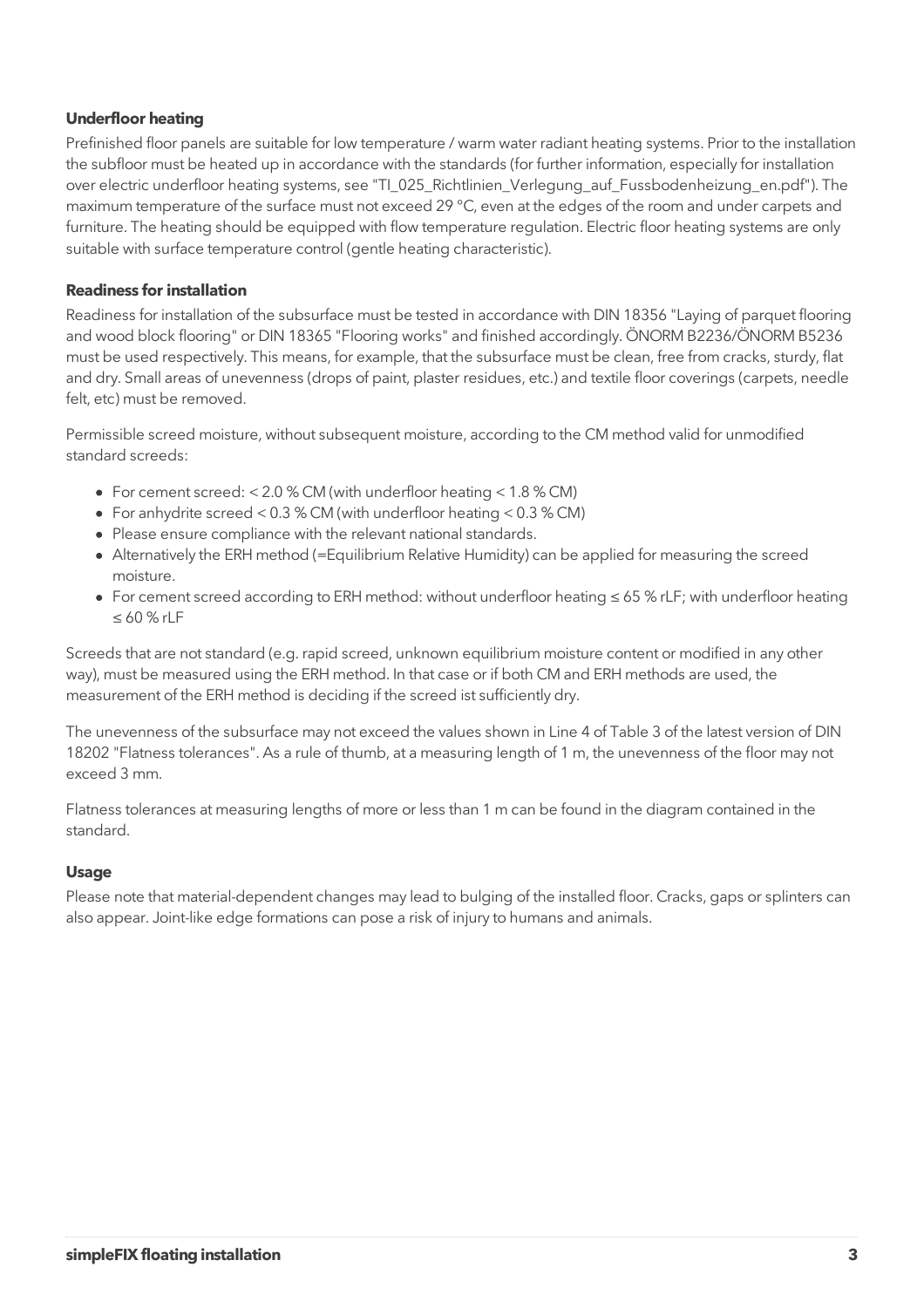# **Installation guidelines**

# **Tools required**

installation wedges, tapping block, pull bar (we recommend the tilo installation set, order number Z1043), hammer, bracket, hand or electric saw (jigsaw, circular saw or chop saw).

# **Polyethylene foil and impact sound insulation**

Lay the 0.2 mm polyethylene foil (see above) and check whether impact sound insulation is required.

# **Determining the direction of installation**

Determine the direction of installation and measure the room. If the last row will be less than 5 cm wide, cut the first row narrower. Make sure to take into account any unevenness in the wall.

# **Step 1: First plank**

Work from left to right. Lay the first plank in the left corner of the room with the tongue side facing the wall. Use the installation wedges to make sure there is an expansion joint of approx. 10 mm between the planks and the wall.

# **Step 2: second plank**

Line up the second plank precisely with the first plank, laying it flush against the short end of the first plank. To lock the simpleFIX locking system, press down onto the short end of the locking system using the heel of your hand.

Ensure that the lengthwise edges are flush. If correction is required, either lift up the planks or lightly tap them with the tilo tapping block until they are flush.

# **Step 3: Completing the first row**

Continue in this manner until the last plank of the first row. Cut this plank to the appropriate size. Make sure to leave an expansion joint between the plank and the wall.

# **Step 4: Second row**

The second row can be started off using the offcut from the first row, if the short end offset is at least 30 cm. If not, cut the first plank of the second row as appropriate. Make sure to maintain a short end offset of at least 30 cm.

# **Step 5: First plank of the second row**

Lever the offcut into the longitudinal groove of the first row. To lever the plank in, tilt it to approx. 20° and insert the longitudinal tongue into the longitudinal groove. Lower the plank completely by tapping gently with the tilo tapping block on the longitudinal side. The lightly tapping supports the positive locking of the glueless locking system. This helps the joint to seal as tightly as possible. The locking system along the long side can be damaged if the plank is not lowered carefully enough.

# **Step 6: Second plank of the second row**

Lever the second plank of the second row into the longitudinal groove of the first row. At the same time, press the short end of the second plank tightly up against the short end of the first plank. Lower the plank by gently tapping it with the tilo tapping block.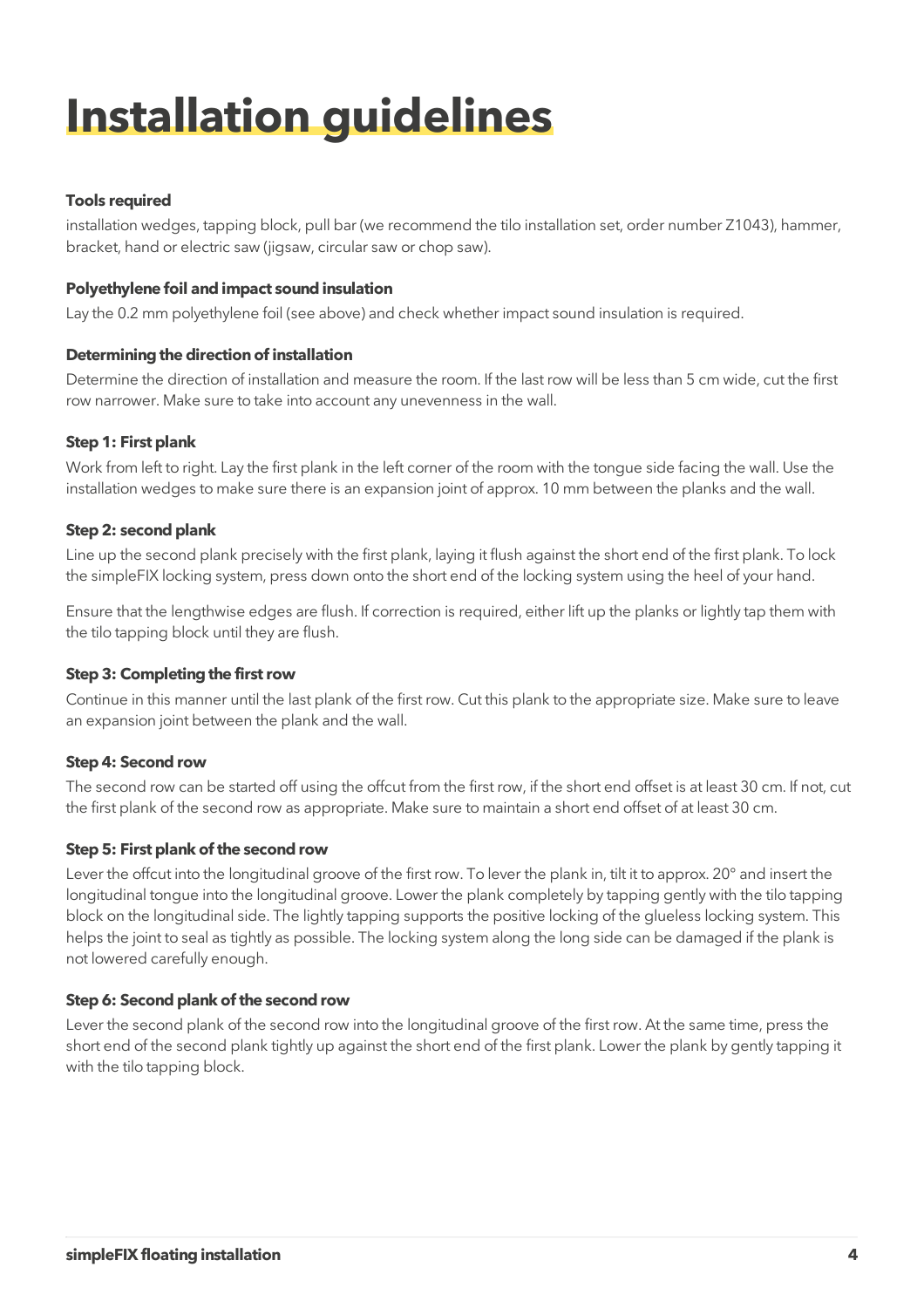# **Step 7: Locking the simpleFIX locking system**

To lock the short end of the simple FIX locking system, press down onto it using the heel of your hand. In order to seal the short end of the locking system as tightly as possible tap again on the exposed short end using the tilo tapping block, after the locking system is in place.

# **Step 8: Continuing the installation**

Continue to install the rest of the rows of planks as described.

## **Step 9: Last row of planks**

When cutting the last row of planks, make sure to take into consideration the necessary distance from the wall and install them as described. Use a pull bar to ensure that the longitudinal locking system seals as tightly as possible. Close the short end of the locking system as described above.

## **Step 10: Finishing touches**

The floor can be walked on immediately after installation. Remove the installation wedges and the excess polyethylene sheeting. Fix the skirting boards to the wall using tilo Clipstar or screws; never secure them to the flooring.